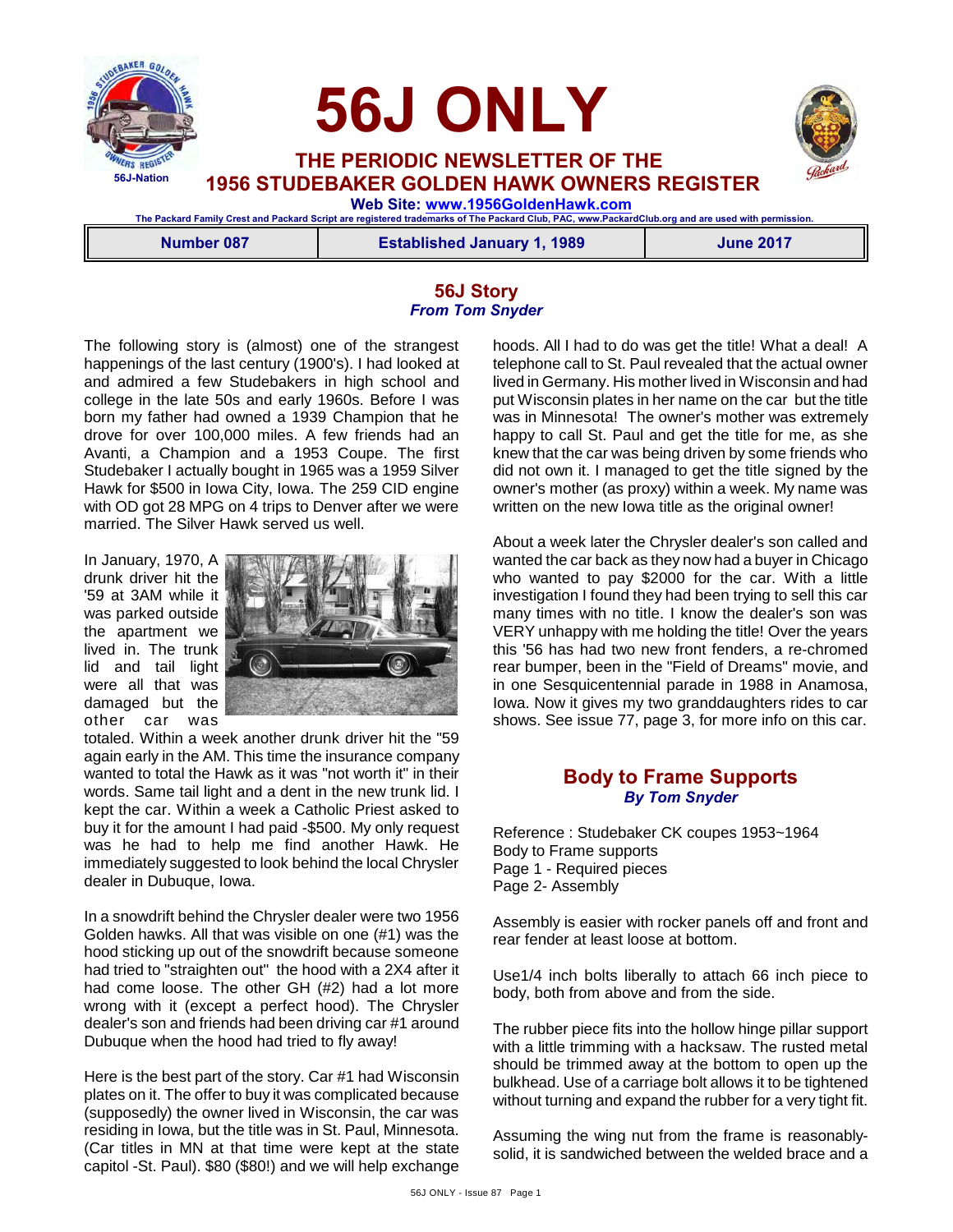5 inch piece of flat iron. Use of at least two bolts keeps the brace from twisting.

# **Rear Brace**

This brace fits best right behind what brace material is left in the original sub-floor box and directly under the brace inside the car when rear seat is removed. Use the old bolt holes but bolt through the brace inside. Remove the old tube the bolts go through and replace with the pipe. Use of round head bolts and heavy washers make the bolts disappear under the seat edge.

Because the old sheet metal braces may have wrinkled and settled you may have to jack up the car body (using the 66 inch piece) before fitting the rear brace .

Finally be sure to spray everything with a can of undercoat.



This method has proved very durable, and does not look out of place. After 35 years my doors and windows line up and have stayed that way.

### **And Finally:**

A few thoughts for the next newsletter (now that I am reading newsletter 086 at the computer). K. V. Smith's comment on his headlights going off. On both my 1959 Silver Hawk and 1956 Golden Hawk this happened until I found the two culprits.

One was the dimmer switch, not the headlight switch. the second reason was the heater fan got so old and maybe shorted from the road salt and weather that it would draw so much current and trip the circuit breaker. After it cooled down everything would come back on. Interesting trip on our honeymoon. Intermittent headlights and no heat! With care the switches can be taken apart and usually just need a cleaning.

The second item was my mom's father had the first Desoto in Anamosa, Iowa with the free wheeling feature. The biggest thing was when it needed a push to start it one winter day and it took many miles of pushing before it was figured out it didn't work that way.

We have a 1972 Citroen with the same problem because it is totally all hydraulics. No direct connection between the transmission and motor, so it came with a hand crank!!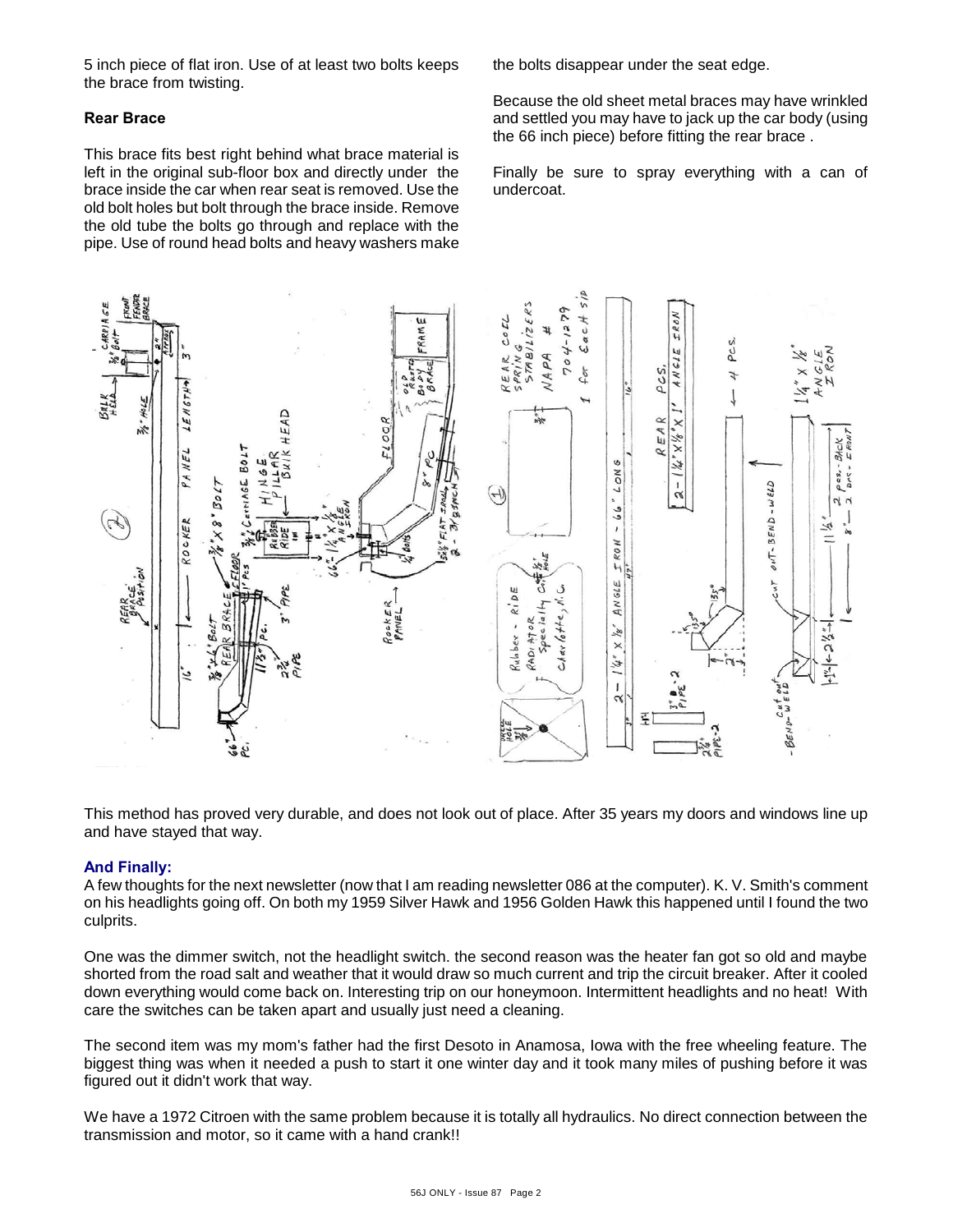# **A Brief History of Our 56 Golden Hawk, 1960-1962** *By Curtis French*

As many of you know, I have an overly large collection of older cars that is primarily Mopar, with two Studebakers, including the 56 Golden Hawk that most all of you have seen plus a 63 Daytona convertible that you may have forgotten about. My parents predominantly owned Mopars as their primary transportation from the time I can remember, with the only exception being the 56 Golden Hawk we owned from the spring of 1960 to November of 1962.

Before they bought the 56 Golden Hawk, my parents had only owned two Mopars - a 1952 DeSoto Firedome and a 1956 Dodge Coronet D500 - so it wasn't obvious at the time that Mopars would be our mainstay brand for the next three decades. (A contributing factor, of course, was that Studebaker ceased US production a mere one year after we traded our Golden Hawk for a new 62 Dodge convertible.)

The Golden Hawk was our only transportation for two and a half years. At my age at the time (in the spring of 1960, I was nine), two and a half years was a near eternity. All of which is to say that, for a significant period of my young life, we were exclusively a Studebaker family.

We had moved from Eaton, Ohio to Hastings, Florida in the summer of 1959. Our 56 Dodge D500 (315 hemi, 260 hp, Powerflite trans) was a pretty fast car for its day, but Dad had always been impressed by 56 Golden Hawks and their fantastic performance, so when one showed up on a used car lot in Daytona Beach in the spring of 1960, we traded the D500 for the Golden Hawk. The asking price for the Hawk was \$900, and the dealer gave us \$600 for the Dodge - so, \$300 cash and the Dodge, and the Golden Hawk was ours. (And yes, it was faster than the D500.) The Hawk was very similar to the one I own today. Same standard white/charcoal cloth and vinyl interior, same three-speed with overdrive transmission. The exterior color, however, was black over red over black. Whether that was the original color scheme, I don't know, as it had been repainted and had a 57 Golden Hawk hood. Knowing what I know today about Golden Hawk hoods flying up, I'm guessing the original hood had been replaced by a previous owner after it flew up. Anyway, it was a striking color scheme, enhanced by a set of Chrysler wire wheels. I loved it.

Unfortunately, it didn't stay red and black for long. That summer, while we were in Ohio visiting family, I showed the Hawk's motor to my cousins. Next time Dad drove the car, the hood flew up. (Oops!) A local body shop replaced the hood with a new 5761 Hawk hood and repainted the car all black. Now, except for the later hood, it was pretty much a dead ringer for the 56 Golden Hawk I own today.

That same summer, we moved to the Pensacola area. We were there when the new Avantis were introduced, and I picked up an Avanti sales brochure during one of our dealer service visits (one of which involved replacing a broken rear axle). I still have that brochure.

On our various long trips, Mom and Dad would sit in the front, and my sister and I would sit in the back. When I look at the back seat of the Hawk I own today, I am amazed that not only could we sit back there in relative comfort on an 800 mile trip, but that we could even curl up and nap with our heads on the center armrest.

Our Hawk had 50,000 miles on it when we bought it, and we put another 50,000 miles on it in the next two and a half years. In November of 1962, we drove it once again to Ohio to visit family for Thanksgiving. By this time - and if you know anything about Packard V-8 engines and their oil pump issues, you won't be surprised - the lifters would clatter after the engine fully warmed up. Still ran OK, but it was a worrisome issue. Dad had taken it to one shop, and they had done a valve job. Since the problem (as we now know) was the oil pump, the valve job did not solve the problem. So on our way back from Ohio, we stopped at a Dodge dealer in Lexington, Kentucky, which just happened to have three 1962 Dodge Polara 500 convertibles a black one, a red one, and a blue one, all never-titled factory executive cars with around 3,000 miles on them. (A convertible was another item on Dad's bucket list.) The Hawk sat long enough to cool off while we were looking at the Dodges, so when the dealer took it on a test drive everything sounded fine. We struck a deal and drove the black convertible home. It is still in the family. Our poor Hawk? Well, odds are it was scrapped long ago. Mom has no record of the VIN of our old Hawk, but I've reviewed the 56J build orders (all 4,000+ are available online thanks to Frank Ambrogio) for all of the black-over-red-over-black 56 Golden Hawks with the

standard white/charcoal cloth and vinyl interior and  $\frac{1}{2}$  manual trans with manual trans overdrive (one sold new in Orlando), and none of them appear in the list of presently known 56 Golden Hawks. Too bad we didn't know then what we know now, as the engine was otherwise in



*Atlanta paper.*

very good shape - even with 100,000 miles on it and replacing the oil pump would have solved the problem. Despite some relatively minor teething problems, the Packard V-8 was overall a fine motor and it's a shame it went out of production after only two short years.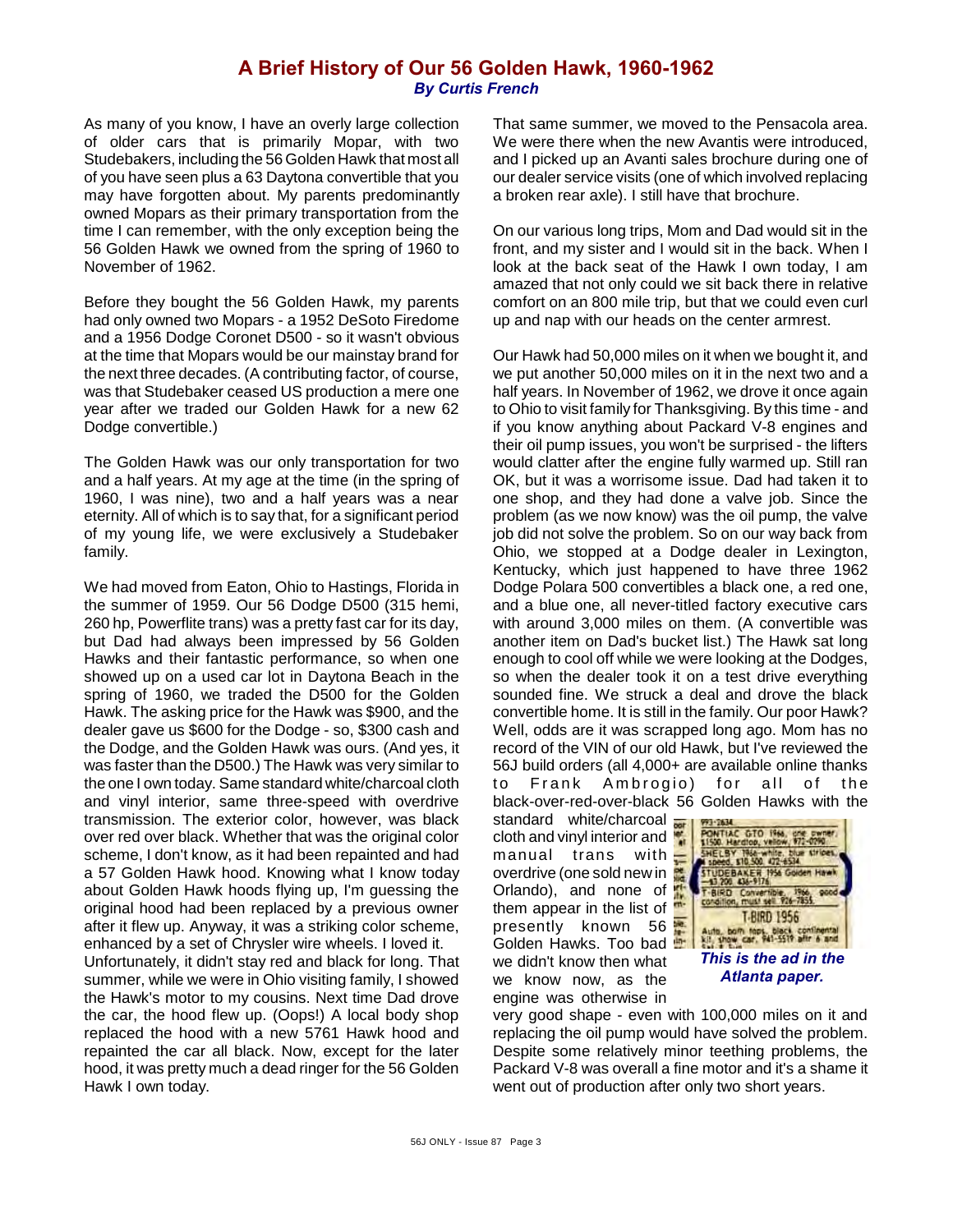Footnote: My present Golden Hawk has been in the family since October 1984.

Mom bought it and kept it until 2002, when she gave it to me.

# **Jet Streak 56J update** *From John Kwiatkowski*



**I sent this photo of Anita & me with our car, to John. It was the Hawk's first car show in May 1987 at Cyprus Gardens FL**

Frank - I love the photo. Thank you so much. I keep meaning to let you know what's going on with the 56J, but things keep getting in my way. After I had the front brakes converted to disk brakes, neither my mechanic nor I saw much improvement in braking performance, so he suggested converting to dual braking. When he took the car out for a test drive the braking was greatly improved.

HOWEVER, when he pulled back into his shop, as he got out of the car he noticed that the left front wheel looked odd; it was at an angle. After investigating the whole front end, he found that the cause was from the upper control arm punching through the frame. I have since learned that this is not an uncommon problem on these cars. He said he could fix it by welding additional metal to the frame, but access was going to be a problem. I told him to disassemble as much as he needed to in order to get to the area.

With the engine beautifully exposed, he saw that one or more of the freeze plugs was starting to seep a little and said this would be a great time to take care of this small issue. By this time, my mechanic's father, an aviation mechanic, came to visit (he likes old engines and annoys his son by saying that "REAL CARS have carburetors"). Dave, the father, asked me what I wanted out of the job, and I said "I want to be able to drive this car anywhere without the need to have a parts truck and towing vehicle following me around". They pulled the engine out (easy by this point) and pulled the heads. The cylinders were glazed. They dropped the oil pan. Things were a bit gooey thanks to the partial flow oil filtration they used back then. We sent the engine out to a specialty engine shop that was capable of doing anything. Since the cylinders had been over-bored, there was nothing left to bore anymore, so they resleeved the cylinders, bringing the block back to factory specifications. They cleaned out the whole block, sent the cam out to a speed shop to be refurbished, and so on and so forth. What came back after a couple of months was virtually a new engine. I got to see it before my mechanic put it all back together, and it was superb. The engine got repainted the correct red, the valve covers were polished and got new correct decals, the air cleaner was polished. Dave rebuilt the carburetors and set them up right (not for the faint of heart). In short (well maybe not that short), my 60 year old car was filled with break-in oil, and I actually got to break it in!

With the engine and frame work , I think I have brought this car to the next level if I do say so myself. I was able to drive this car with confidence for several months after this, until the next time my car tried to kill me by depriving me of the ability to steer the car. I foiled its plan and am still here to tell the tale. No cars or people were harmed during this event (my 54 years of driving experience was put to good use). A crappy little roll pin that must have cost Studebaker all of \$0.05 had ceased to hold the steering column to the gear. This problem was relatively inexpensive, mostly labor, and now, I dare say, I do believe that EVERYTHING has been taken care of (as I am typing this I am shouting it into the garage).

I hope you had a happy Easter and that you are doing great.

# **Smiling All the Way Home!**  *By Jim Burdick*

A few weeks ago my wife asked me to go to town and pick up some cleaning supplies. I agreed and responded, "I need to take the Studebaker for a spin. I'll drive the Hawk!"

It's winter in Kentucky but the weather was warm and sunny and roads were dry. It was a perfect day to exercise the car. It's a short drive to town, not more than 6 or 7 miles round trip.

I parked in front of Dollar General and picked up the cleaning supplies. The cashier asked if I wanted the Clorox in a bag. "Yes, I said, we probably should bag it...just in case. I don't want to spill Clorox on the carpet of my car." Oh, she said, "Is that your beautiful car parked out front?" From where she stood at the cash register she could see the glistening chrome and the beautiful tangerine and snowcap white colors sparkling in the sunshine.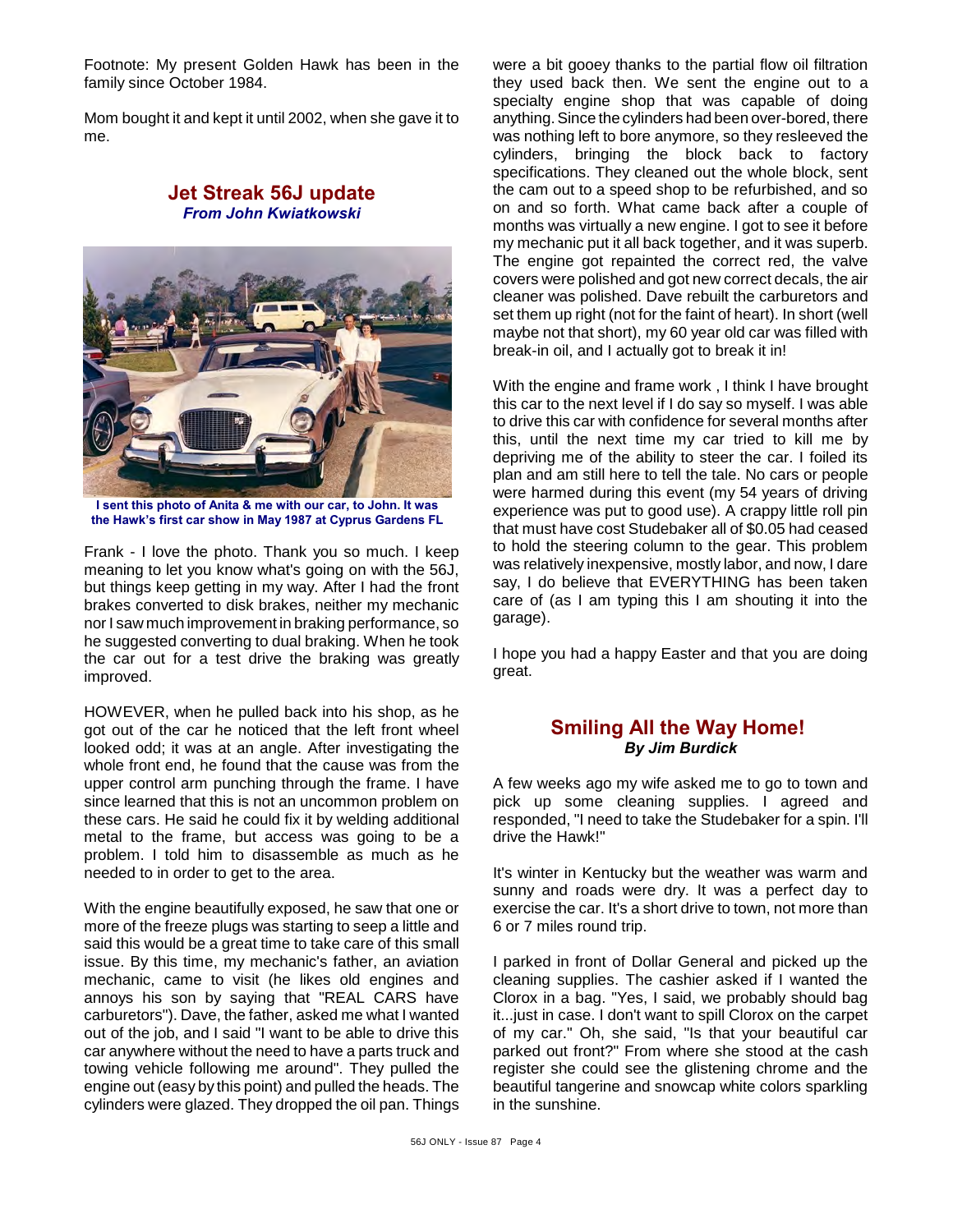"Yes, I replied. that's mine. It's a 1956 Studebaker Golden Hawk". The cashier added, "It's drawing a crowd of lookers out there.".

I left the store and was greeted by two older women admiring the car and asking me questions. I explained, that it's a typical 50's car with lots of chrome and bright colors. It was a time when cars didn't all look alike. "Yes" they heartily agreed! They added, "today you can't tell one car from another". To my amusement, they elaborated, "It's just like people. Lots of time today you can't tell a man from a woman. They all look alike".



I chuckled and put the cleaning supplies in the trunk, started the car. and as I was backing up I noticed a young woman all the way across the parking lot running toward me. It looked like she was holding a camera in her hands. Sure enough, she wanted a picture. I obliged, and after exchanging smiles, I pulled out on the street and started for home. I also planned to stop for gasoline to top off the tank. It's always a good idea to keep the tank full during inactive winter months.

While at the gas station two young men, probably in their early twenties. immediately rushed over and began admiring my car. I didn't have time to remove the gas cap, or start the pump, before they started asking questions. As they were looking in the open window of the drivers side door and exclaiming about the beautiful interior they politely asked, "Can we touch it?"

After an exchange about the specifics of a 1956 Studebaker Golden Hawk, one of them opined, "If my girl looked this good I would never break up with her". Don't ask me where that came from, but that's what he said. I managed to visit with them while paying for the gasoline, and getting the gas cap back in place. I've learned that it takes concentration to pull a Studebaker up to the gas pumps and successfully manage the crowd.

It was about another 15 minutes before I arrived home from my afternoon drive in the Golden Hawk. ..SMILING ALL THE WAY. WHAT A CAR!

# **Mail Bonding**

**Letters From Our Readers. (Edited as required.)**

### **Frank Hunter January 29, 2017**

Just a quick note to say hi. I am in need of some help if you can?

I am now starting to assemble my car. I have the frame and body together with the engine installed.

I'm now trying to locate a vendor to purchase a complete wiring system for my car.

I have called a few with no luck. I contacted the guy called ... Lark Works Co. that manufactures them and I just got a quote back from him! The quote was almost \$1200.00. I am still in shock. If I can't find anyone else that has reproduction or "NOS" wiring harnesses that they have in stock I will have to deal with him.

Do you know of anybody else I can contact for this?

# **Ron Johnson January 29, 2017**

I just read the latest newsletter and noticed that Herr Hultzsch is squawking about his steering gear. While it is possible it is worn out, it might be nothing more than the adjustment screw/locknut on the outside of the box has loosened and needs to be adjusted-----jack up the front end, center steering, and turn in screw until it lightly seats--snug lock nut. Then crank wheel stop-to-stop--should be a slight drag noticed going past center. Tweak as necessary. Perhaps he has already done this??

*Anywho*, the mighty SKYPOWER 352 is still slugging it out up here between the motorcycles, race cars, 61 Vette and aeroplanes. Hope all is well with you!!!!

### **Pat Doherty January 29, 2017**

Long time since I've talked to anyone from the group. I've spent the last number of years focusing on my wife and daughter and that hasn't left much time for the car. We currently live in Bellevue (outside of Seattle) Washington. Megan has done well in cycling and we are traveling all over with this interest, so I won't be able to make the meet this summer in South Bend. I did notice that 2018 is in Seattle, and I've spawned an idea. I think that Im going to pull my motor and put in the most hot-rodded 374 dual carb setup. I'll keep all the stock stuff untouched to preserve the value, but want to see how crazy the car could have been in the day. I retired last August and we're building a house in Bellevue. I'm busy, but I'll find time. Along these lines, I would like to get hold of Bob Palma. I have his mailing address, but don't have his e-mail or contact phone number. Would you happen to have these?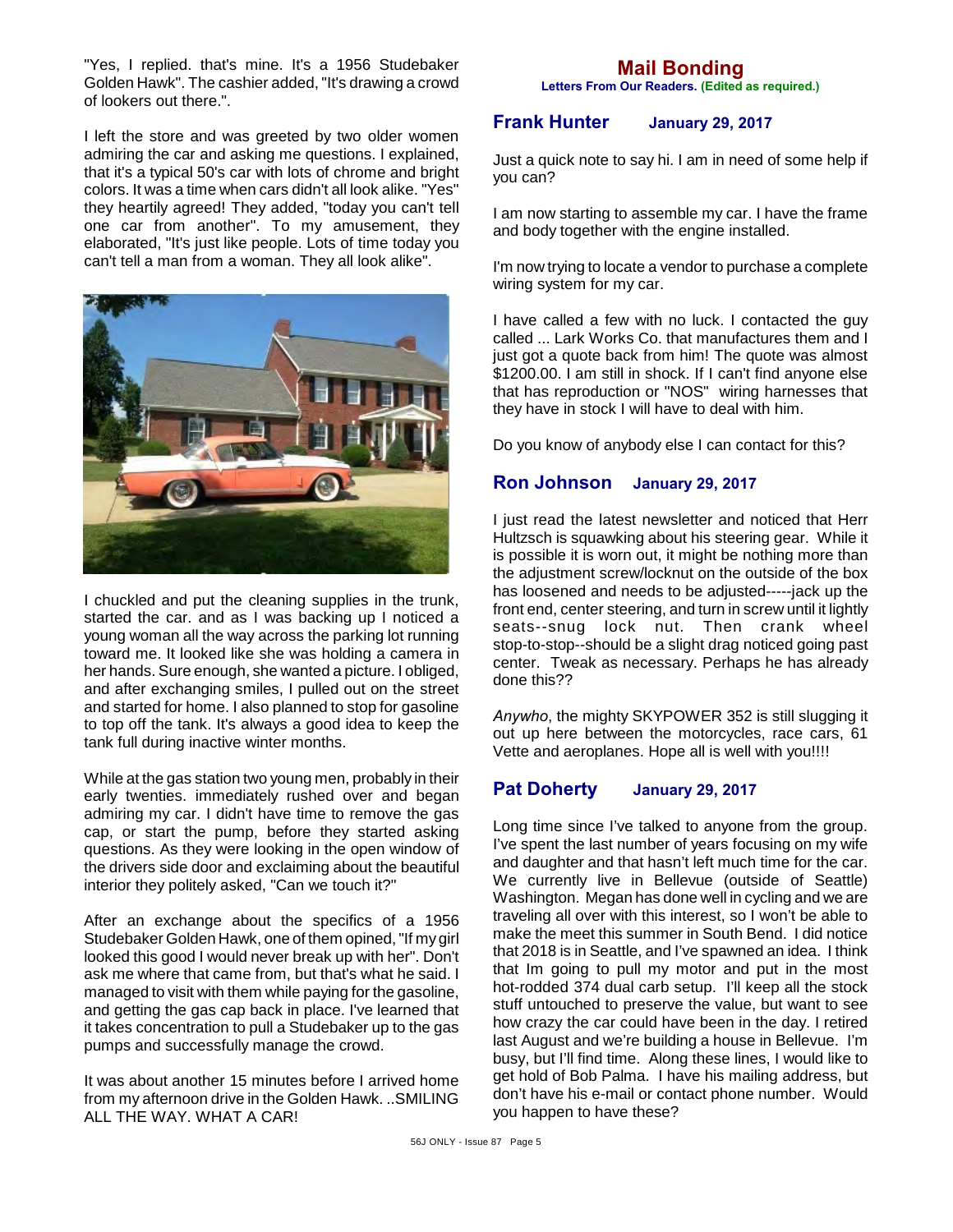Cycling/Triathlon has been our passion since about 2005. Megan is a Junior in High School and has won 8 USA cycling age group championships and is part of the 6 woman US Junior cycling team. We are in Arizona in Feb, Italy in Mar, Holland in Apr, California in May, Kentucky in June, Quebec Canada in July, and Norway in September. She is a great student and has a great work ethic. We will miss having her around when she graduates in June 2018. You can Google Megan Doherty cycling and see an interview and several stories?

Karen and I have competed in 5 full IronMan races, 12 half Ironman races, and about 20 marathons. We hate running, but love to bike?

I did realize that you sold your cars, but I'm glad that you are still involved. The meet in Seattle is not set yet. I think that they have made a bid, and it was my understanding that they were the only one.

### **George Hamlin January 29, 2017**

KV Smith's "Overdrive Review" in the February issue mentioned that, of the variegated GM makes, only Chevrolet offered an overdrive. I once asked a GM executive why that was.

Answer: because GM didn't manufacture the thing! It griped them to be buying overdrive units, so they just didn't offer the option. So then why finally make it available on the Chevrolet? Because there were many traveling salesmen using the brand, and there became a real danger that this clientele would depart en masse to Ford - so eventually they gave in, but just for the Chevrolet.

The same logic applied to the 4-speed transmission; as soon as they could, GM stopped using the Borg-Warner T-10 and developed a Muncie replacement.

### **Keith Langendorfer January 29, 2017**

Not sure if you saw it a few months ago but the Historical Vehicle Society made a link between John Z. Delawarean's tenure at S-P and the 56J on his watch before he made the jump to Pontiac in 1956. The upshot of the article was that he was the unheralded force behind the 56J (big engine in a smaller car) and of course went on to develop the '64 GTB. I sent them (HAS) a photo of my letter that I wrote as a HS sophomore in late1966 that Motor Trend ("Golden Hawk Was First!") published with a cartoon picture of me in early '67 (which I sent you around 2009 or so) but haven't heard back from them but wasn't expecting to :-).

Anyway - was thinking of doing a 2x4 Caribbean intake on the black 56J I bought from Joye Wessels over the summer. The man that did the original restoration in

1998 actually had one that he got with the car as it had been drag raced (I called him to discuss the restoration) but he sold it separately in 1997 or so. Could you please post a "Want Ad" for a bare 2x4 intake?

I've been working on the Wessels' car and spoke with the fellow who restored in 1999 or so. I put a rear sway bar in it, got the electrical squared away (had a number of gremlins) and sent out the carb to Dave Thibeault for rebuilding. The car is perfect underneath and handles real well, the little that I drove it. The Wessells converted it to power steering (which I was ambivalent about and caused the installer to convert to a dash button for the horn as well as a few of the aforementioned electrical gremlins) but it seems a blessing, now that I've driven it.

### **Richard Atkinson January 29, 2017**

I've skimmed the recent 56J News letter and very funny to see you include my email and photo of Maryna and me in Montenegro.

So, here's a photo of another grey day in the UK - it's our allocation these days of the car outside Westonbirt School, which was last Sunday's venue. Not to be counting my chickens too soon, but there may be one bride that would like the car to be her 'special' ride for her special day later this year.



The revision to the Authenticity Guide sounds like a very good idea and also as if you're close to nearing completion on the project..

My mother, brother and sister-in-law (John & Monica) are coming to visit in late March for a week, so we hope they'll bring some of that Florida sunshine with them when they arrive!

# **Gary Willoughby January 30, 2017**

Enjoyed the newsletter. Boy, to have power windows and seats! What a concept! But if owning a J was easy......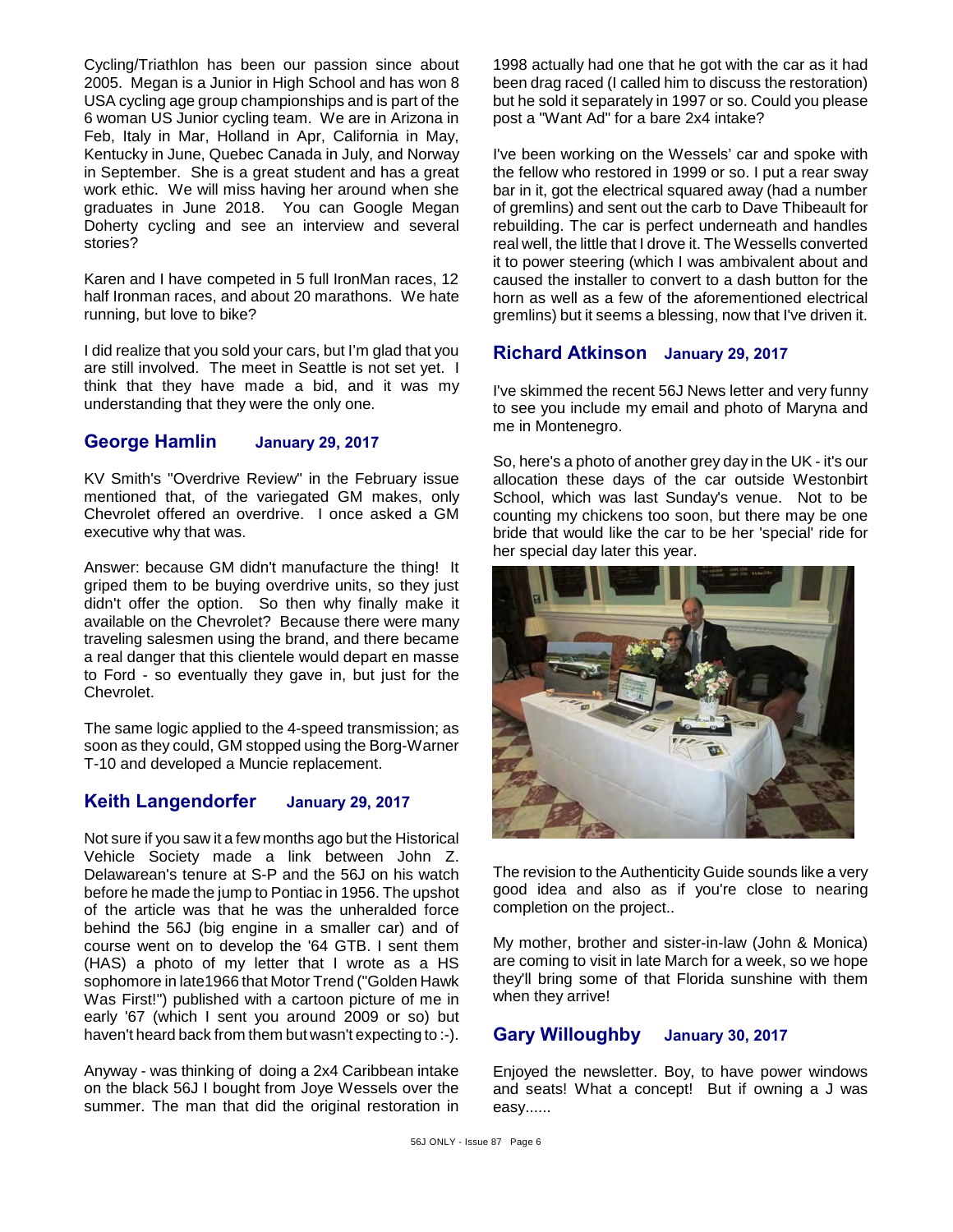I'm about to get my engine rebuild underway. Looking through the shop manual, a lot of detail was not there. All the data done by Bob Palma lately in Turning Wheels on rebuilding Studebaker engines has gotten me wanting to balance and parallel the decks on mine.

Is there any written source available, or is the Co-operative the best one?

### **Tom Aylward January 30, 2017**

Thank you for the latest 56J. I look forward to getting it and always enjoy reading it.

I especially enjoyed reading Gus Daub's letter. I am glad that I was able to meet him at Hershey. He is a very nice fellow. He put a lot of work into his car and I am very glad to learn the he received his Senior award there. I hope to see him at other shows. He has the same attitude that I have--these cars are to be enjoyed.

I would like to send him a note. If possible, please send me his email address.

## **Yvon Beaudry February 04, 2017**

This is a picture of my project. Thank you to put me in touch with Gus (Daub). He has the decal and he will send it to me. Now it was your turn to save my life!



*NOTE: In 2000, Yvon saved my life by supplying everything I needed to convert my Jet Streak 56J to power steering. On a much smaller scale, I am happy to do something nice for him* 

# **Ken Ross February 12, 2017**

The Feb 2017 flyer, as I wrote you about the 56J I raced 1/4 mi. Related to the Overdrive Toggle Switch, mine was also set up this way -- I had mine on the shifter lever, this by my thumb, K V Smith, I took it a step further - Why?

The three speed overdrive Hawk had a clutch plate type Long Brand with three centrifugal weights, a truck design, more RPM, more clamp force. Above around 5,000 RPM they locked, you had to let the RPM free the plate, costing lost car lengths. Two choices to correct,: remove the bars and rebalance (no). I installed a Borg & Beck used by GM. You could power shift up to 6,000 RPM - my Isky cam was at 5,800 allowing a power or speed shift 1st to 2nd to 3rd at trial and error with the toggle on. First shift or second, that minute lack of pressure would allow the OD to engage - or if 1-2-3 shift, toggle off.

This, a reason my 56J made a 100.5 MPH run. Experimentation can work if you have the desire and want to run down the Chevs with 4-spd and Posi. I had 1 wheel drive as back then pure stock was factory equipment not issued in that year - I got disqualified - I installed a 57 Twin Track and to protest, as the Chevs were allowed to run 4-spd and Posi. I won the debate as all know the Chev ran the 4 spd of the Corvette, tech override. I enjoy your Flyers Frank and am sorry you had to sell your cars.

I am going to sell my 56J 3 spd O.D. the engine was rebuilt at 55K and sold to me because of lifter clatter but car is 100% original. I'll send a picture if you like. I have no idea of its worth. As I told you, I think I went to Chev Corvette and qualified for the 62 nationals and have records coming from Bullet Speedway - KY. I was at Fort Knox.

# **Mark L. James March 17, 001**

I'm not sure if I told you, but my 56J has been accepted to be shown at the Greenwich (CT) Concours d' Elegance in June, and the Concours d' Elegance of America (MI) in July and the Radnor Hunt Concours d' Elegance (PA) in September. In addition, I am taking it to Kansas City, MO in June for the AACA Annual Grand National Meet. I'll be featuring these shows on my website- [www.barronpublishing.com](http://www.barronpublishing.com).

Also, last Saturday I attended the 44th Annual (and last!) Studebaker Swap Meet in York, PA. I did a book signing and sold 40 books. I was touched by the bittersweet feeling in the air as it was the last meet there.

In addition to my 56J show car, I have a 56J driver that I enjoy taking to the dry cleaners, drug store and mall. The one place I take it to that draws the biggest crowd is the liquor store! Sometimes I come out and there are 3 or 4 guys checking out the 56J. The most common comment I get is that they can't believe that I drive it around town!

# **Neil Stringer Mar 22,2017**

This is Neil Stringer located in West Palm and I am in the process of restoring a 56J. Brent Hagan gave me your name and told me you could maybe provide me with the build order. The Golden Hawk I am working on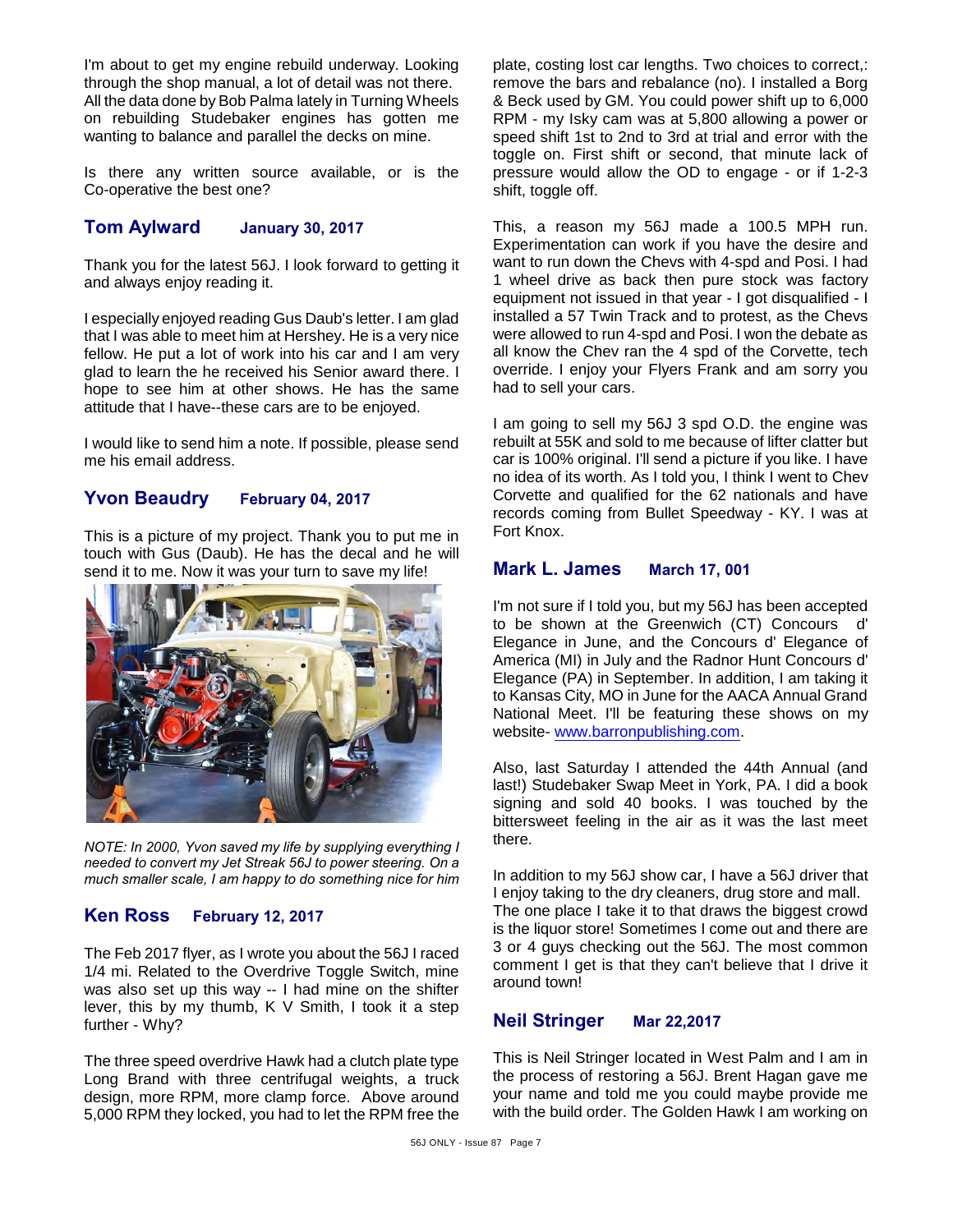is Serial # 6800460. The tag under the hood is: 56J-K7 2402.

I have the engine done, back in and running. Most of the electrical is now functional! Overdrive switch, wiper motor and window motors are the biggys left to do.

From a patch of undercoating that fell off the floor it looks like this was originally a Seaside Green car. The paint code sticker has fallen off and long gone from the glove box. It is gold and white now. I would like to put it back as built. Any and all help will be greatly appreciated.

The 56J is just passing through my hands. The rest of the story on the car is that it ended up at a body shop in Port St. Lucie FL. Some work was done and the owner quit responding and became un-reachable. After about a year and a half the shop took the car on a mechanics lien for the bill and storage. I am a friend of the shop owner and together we are doing the car to re-sell it.

There is also a 57 Super Hawk that was brought in at the same time and has the same story.

### **Brent Hagen May 28, 2017**

I am now down to just one 56J, 6800322. 6800487 was scrapped May 26th, 6800352 was picked up yesterday by Kenny Durkee.

I am working like crazy to downsize as I never found another building. Real estate has gone crazy in the Portland area. I am trying to shrink back to where I started: 56J/Golden Hawk parts only, and work out of my home. Have two months to get it done….

# **Here We Grow Again**

*If you move, please remember me when you send your change of address information.*

- 656 Richard Lindsey SN 6032269 Marshallville OH Prev Owner Donita Kessler
- 657 Neil Stringer SN 6800460 W Palm Beach FL Prev Owner George Shields
- 658 Kenny Durkee SN 6800352 Renton WA Prev Owner Brent Hagen

\* = New SN (Not previously registered or reported) *NOTICE: In lieu of dues, and to help keep my records correct, registration forms are mailed to owners who haven't been heard from for four years. If you receive one, complete and mail it at once or you will be dropped from the mailing list.*

# **How Many Are Left?**

*1956 Golden Hawks Registered/Reported/Scrapped*

| 229 | <b>Registered Owners</b>                   |  |
|-----|--------------------------------------------|--|
| 296 | <b>Cars Registered By Owners</b>           |  |
| 325 | *Cars Reported But Not Registered by Owner |  |
|     | <b>Total Cars Registered plus Reported</b> |  |
| 622 |                                            |  |
|     | 42 Additional Cars Reported as Scrapped    |  |

# **Administrative "Assistance"**

**NOTE: Special notes and recurring items.**

°**EMAIL CLUTTER**: **I easily get 100s of messages a day, most of which are useless and interfere with the more important items. Please do not send forwarded mail to me. I just can't read it all. This includes anything not 56J related, especially jokes, E-cards, political and religious messages. Believe me, if you send it, I'll get it from 10 others also. Far too much aggravation for me!!!**

°**56JONLY Message Forum** Started by owner Scott Reid in July, 2002 for owners and fans to exchange information. Click on *56JONLY Message Forum* on our home page.

**NOTICE:** *If you want to contact me to include something in the newsletter, you must send it to me directly. You can do so through the 56SGHOR web site. NEVER write me at the Yahoo address. Scan the QR Code with your mobile device.* 



°**56J ONLY, Electronic Version** of the newsletter is in color, and undamaged in transit. If you would like to receive it electronically, *and save me a buck*, let me know and send me your Email address. I will send you a notice when the latest version is posted on the web site. You can read it, download it, and/or print it at your leisure. If you are not able to view it on the web site, let me know and I'll send it as an attachment. Anyone with an Email address on file with me, will automatically receive the newsletter electronically. **Let me know if you prefer to receive it by mail**. The mangling, ripping, and stains are free.

# *Want Ads*

Due to the dramatic increase in printing costs, Want ads are no longer printed in the newsletter. Want Ads are posted on our web site at:

[www.1956GoldenHawk.com](http://www.1956GoldenHawk.com) (Click on Want Ads)

#### Also check out our sister site at:

[www.StudebakerVendors.com](http://www.StudebakerVendors.com) With links to over 150 vendors doing business on-line. If you don't know how to access the Internet *ask one of your grand kids for help!*

### **New Ads Since the last issue:**

**Wanted:** Am 75 now and sort of looking for a Mocha/Doeskin 56 Golden Hawk - had one 300 years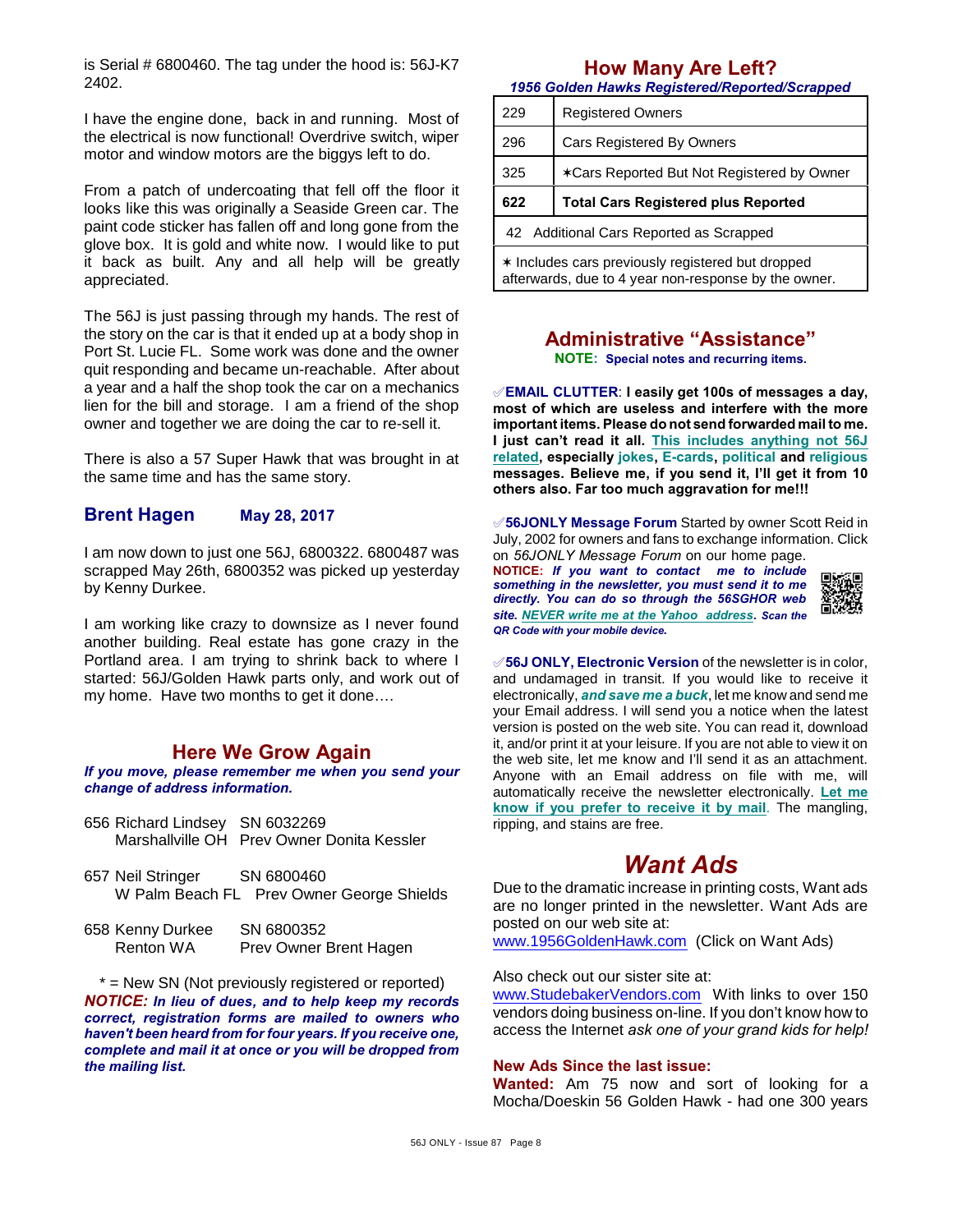ago - any ideas of 56's for sale? Had Studes from 49 thru 73. Kind regards, Richard: [Acaceca@aol.com](mailto:Acaceca@aol.com) (01-2017)

For sale- If anyone is interested in restoring a beauty, please get in touch with Sam Hollingsworth, 2090 Sugar Hill Road, Monroeville, AL 36460 1-251-765-9053 [bigsambootsie@hotmail.com](mailto:bigsambootsie@hotmail.com) Thanks (01-2017).

Wanted: Bare 2x4 intake for 1956 Golden Hawk. Keith Langendorfer 646 Dutch Neck Rd Waldoboro ME 04572 978-968-5049 keith a lang@yahoo.com (01-2017)

**For sale:** Rebuilt Packard water pumps for sale \$95, plus \$14 shipping (your core appreciated). Rebuilt Tachometers & Tachometer Sending Units and tachometer interconnect cables for sale, inquire by phone or email. Transmission Puke kit-II: Stop that fluid from belching out the dip stick tube on start up. \$7 ppd. Brent Hagen, 6220 SE 55th Ave, Portland OR 97206-6800, phone 971-219-9687

Email ghawk352@effectnet.com

Web site: www.1956goldenhawk.com/hagen (01-2017)

**For sale:** 56J Parts: Mechanical Brake Light Switch \$12, Hawk Hydrovac and hose mounting Bracket set \$75, Hawk under dash tissue dispenser mounting bracket \$30, Upper & Lower Radiator Hoses \$25/ea, Fan & PS Belts \$10/ea, S/S "Check-Mark" mounting brackets \$15/pr, Speedometer Cable \$75, Ultra Front Seal \$10, Pilot Bearing \$25, Brake Wheel Cylinders \$35/ea, Inner Fin mouldings(Polished aluminum C-Chromes w/mounting clips) \$95/set, Sparkplug Wire Bracket Rubber Grommets \$2/ea, 56J Tune-up parts: Premium quality solid core custom 56J & Packard engine spark plug wire sets. Please specify wire bracket type- early finger-type or later grommet-type, and single or dual carburetors. Cost is \$66 + \$14 shipping. Points \$6, Rotor \$10, Condenser \$7, NOS Dist. Caps Alum contacts \$5-brass contacts \$15, Carburetor repair kits \$40. Sample of NOS parts for sale: 1956-58 Hawk window regulators: LF \$150 RF \$100; Ultramatic tail shaft seal \$10; Packard Exhaust gasket set/\$25; 56 Hawk trunk lock housing \$85; 56 Hawk front fender spears \$85ea/\$165pr; 56 Hawk Inst lite sw \$30, Climatizer sw \$35; 56-64 Hawk RF fender ext \$35; Window cranks \$35; Inside door handles \$35; 12 Volt Sparton Low tone horn \$85, Rebuilt parts: 56J Starters \$225 & 56J Generators \$175 (\$75 core); Rebuilt water Pumps \$95 (your core appreciated), Rebuilt Carter Fuel Pumps \$95 (\$75 core charge); Hood latches \$75, Revulcanized front motor mounts \$220/pr (exchange), Stainless wheel mouldings, Many good used Parts: Lots of 56J trim, switches, gauges, sheet metal, etc. Please Inquire. Contact: Brent Hagen, 6220 SE 55th Ave., Portland, OR 97206-6800. Email: [ghawk352@effectnet.com](mailto:ghawk352@effectnet.com) Phone 971-219-9687

Website: www.1956goldenhawk.com/hagen (01-2017)

### **56J Club Items** *All Proceeds Help Maintain the Register Some Items are free to view or download on our*

*web site or can also be ordered on-line*

**Complete Package Flash Drive**. 1956 GH Restorers Guide Video plus 1956 GH Parts Catalog, 1956 GH Authenticity Guide (New version), 1956 Owners Manual, 1956 Accessories Catalog, Borg Warner Overdrive Manual, 1955-58 Chassis Parts Manual, 1953-58 Body



Parts Manual, 1956-57 Shop Manual, 1958 Shop Manual Supplement, *56J Only* Newsletter back issues, 1956 GH Production Orders. \$25.00

#### **1956 Studebaker Passenger Car Manuals on**

**Disc.** 1956 GH Parts Catalog, 1956 GH Authenticity Guide (New version), 1956 Owners Manual, 1956 Accessories Catalog, Overdrive Manual, 1955-58 Chassis Parts Manual, 1953-58 Body Parts Manual, 1956-57 Shop Manual, 1958 Shop Manual Supplement,



*56J Only* Newsletter back issues, 1956 GH Production Orders. *(Same as the Flash Drive but without the Restorers Guide Video.)*

**1956 Golden Hawk Restorers Guide on DVD** Contains a video version of the Authenticity Guide with many new items discussed. *( Video is* **Included on the Flash Drive)** 



 $$20.00$ 

#### **1956 Studebaker Golden Hawk Parts Catalog.** Printed version, 320 pages. Includes specifications, part numbers, illustrations, indexes, utility items, and accessory codes, and a list of service bulletins. Formatted just like the regular Studebaker Parts Catalogs (add \$25.00 foreign S/H).

#### **1956 Studebaker Golden Hawk Authenticity**

**Guide.** (Original version) Documents most of the quirks with 30 color photos and all decals shown. Divided into sections covering the engine, exterior, interior, trunk, paint and accessories (add \$16.00 foreign S/H)



\$60.00

### **Decals-Tags-**

| \$3.00                                   |        |
|------------------------------------------|--------|
|                                          | \$4.00 |
| Seat Belt, red/black/white (need 2) ea.  |        |
| <b>Generator Field Terminal Tag. red</b> |        |
| <b>Tachometer Sending Unit Tag, red</b>  |        |
|                                          |        |

#### *Make Checks Payable to Frank Ambrogio.*

**Owners Roster** send Email or SASE (Registered owners only)



*Scan the QR Code with your mobile device to go to our web site.*